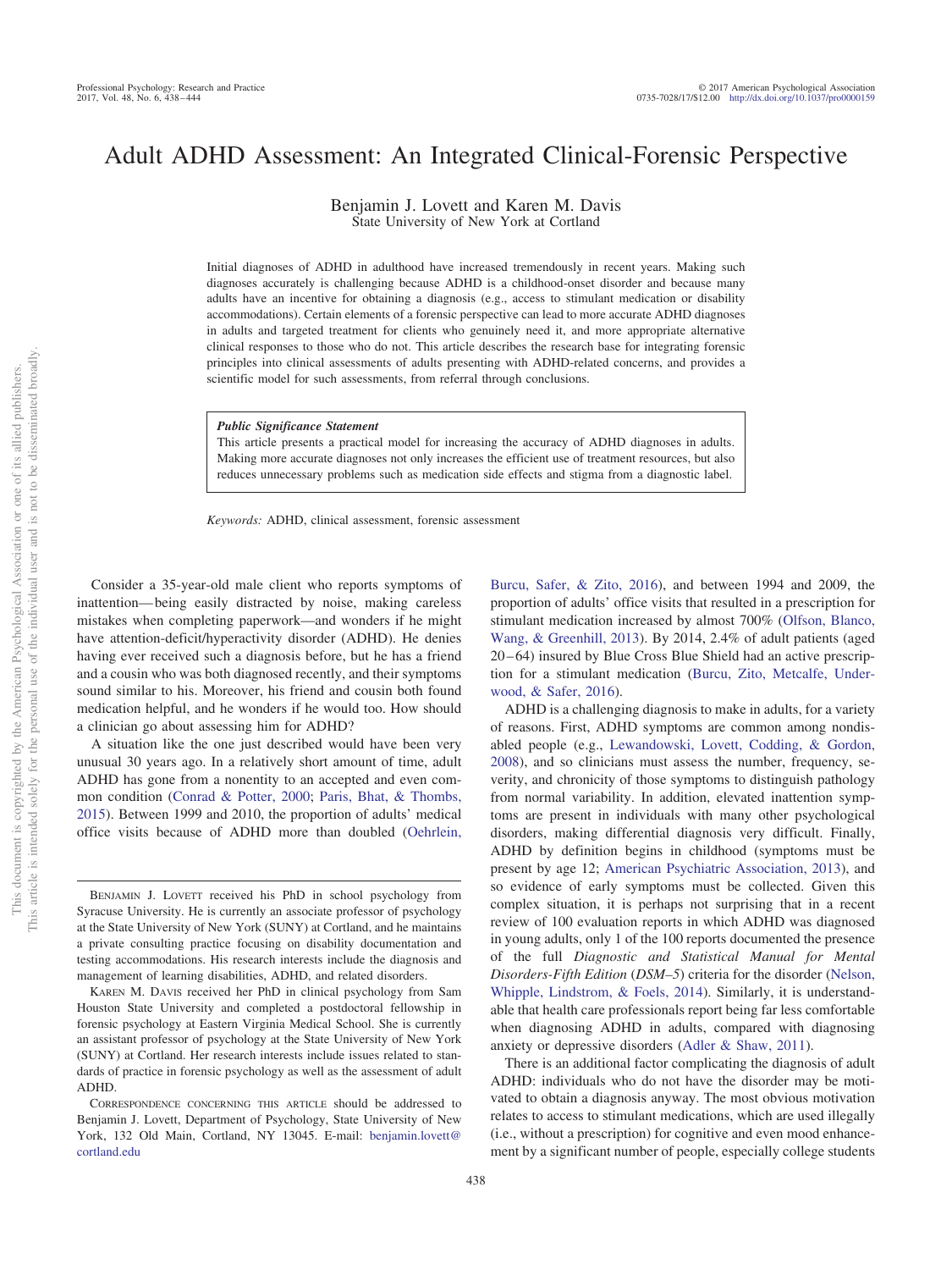[\(Flory, Payne, & Benson, 2014\)](#page-5-4). A diagnosis of ADHD can also result in disability accommodations being provided as a client pursues advanced education, takes certification or licensure tests, and navigates employment settings [\(Gordon, Lewandowski, &](#page-5-5) [Lovett, 2015\)](#page-5-5). A final motivation is less often discussed but causes further problems: an ADHD diagnosis (whether valid or not) can help to soothe an adult client who feels guilt over difficulties that he or she has experienced in life [\(Fleischmann & Miller, 2013\)](#page-5-6), given the natural human tendency to look for explanations of one's suboptimal performance that protect one's self-esteem.

Given the myriad challenges associated with assessing ADHD in adults, in the present article we suggest borrowing certain approaches from forensic assessment. Although the presence of attorneys and courtroom proceedings is sometimes assumed to be a necessary component of forensic work, this is not the case. The American Psychological Association (APA) Specialty Guidelines for Forensic Psychology apply in any scenario where a psychologist is working with a client before or after "legal, contractual, or administrative proceedings" and "in all matters in which psychologists provide expertise to judicial, administrative, and educational systems" [\(American Psycholog](#page-5-7)[ical Association, 2013,](#page-5-7) p. 7).

Although relatively few adults seeking ADHD evaluations are involved in ongoing litigation, clinicians conducting these evaluations are often asked to utilize their clinical knowledge to assist in determining whether a client meets the legal definition of disability and is eligible for accommodations. Additionally, the results of a report may be provided to educational institutions or other administrative entities, which further highlights the relevance of forensic principles to the assessment of adult ADHD. Even when the only goal is treatment, elements of forensic assessment approaches can lead to more accurate diagnoses, which is an aid to effective and efficient use of interventions. In short, best practices for adult ADHD assessment require the use of certain procedures that are associated with the forensic assessment approach.

The remainder of this article consists of two major sections. In the first section, we review several differences between forensic assessment and typical clinical assessment, discussing relevant research that supports the forensic approach with regard to adult ADHD assessment. In the second section, we outline a concrete best-practice model for adult ADHD assessment that integrates clinical and forensic approaches.

## **Relevant Forensic Assessment Principles**

Forensic psychologists have often noted the differences between clinical and forensic assessment. As the Specialty Guidelines note, "Assessment in forensic contexts differs from assessment in therapeutic contexts in important ways that forensic practitioners strive to take into account when conducting examinations" [\(American](#page-5-7) [Psychological Association, 2013,](#page-5-7) p. 15). Below we describe the forensic principles that are most relevant to those conducting adult ADHD evaluations in a traditional clinical setting. (Clinicians asked to evaluate someone who has already entered into litigation may benefit from an even more stringent application of forensic assessment principles.)

## **Use of Collateral Sources of Information**

As [Greenberg and Shuman \(1997\)](#page-5-8) observed, clinical and forensic approaches differ in "the degree of scrutiny to which information from the patient-litigant is subjected" (p. 53). When treating a client for depression, for instance, it may not be necessary to verify the accuracy of a client's recollections of a difficult childhood. Even if memories are inaccurate, it may be the client's believing them that gives them significance. In contrast, when diagnosing ADHD in adults, accurate information about the client's childhood is very important, and unfortunately, retrospective recollections of ADHD symptoms in childhood are often not indicative of the disorder (e.g., [Suhr, Zimak, Buelow, & Fox, 2009\)](#page-6-5). Of course, even accurate descriptions of childhood symptoms and impairment do not mean that the client still meets the criteria for ADHD. Longitudinal studies of the disorder yield greatly varying rates of persistence from childhood to adulthood, but in all such studies, at least a substantial minority of children with ADHD no longer met the criteria for it in adulthood (for a recent review of the literature, see [Caye et al., 2016\)](#page-5-9). Therefore, collateral sources of information from the client's past *and* present should be consulted.

Forensic psychologists routinely supplement self-reports with historical records and the reports of third-party informants [\(Melton,](#page-6-6) [Petrila, Poythress, & Slobogin, 2007\)](#page-6-6). Similarly, best practice for ADHD assessment includes reports of clinically high symptom levels from multiple sources in multiple settings. In *adult* ADHD assessment, especially in young adults, recent studies have found that informant reports are actually more accurate than self-reports [\(Dvor](#page-5-10)[sky, Langberg, Molitor, & Bourchtein, 2016;](#page-5-10) [Sibley et al., 2012\)](#page-6-7). It appears that young adults with genuine ADHD are likely to underreport their symptoms (showing a lack of self-awareness) whereas young adults without ADHD often overreport their symptoms. In short, reports from informants such as parents, siblings, friends, and coworkers should be a standard part of any adult ADHD evaluation.

Of course, informant reports are not infallible. Examinees may prompt collateral informants to corroborate inaccurate self-reports [\(Rogers, 2008\)](#page-6-8), and knowing the reason for the evaluation may elicit biased reports from the informant before any questions are ever asked [\(Wood & Brodsky, 2015\)](#page-6-9). To address these problems, forensic psychologists recommend consulting *multiple* informants from different settings in the client's life [\(Tassé, 2009\)](#page-6-10) and judging informant reports against objective historical records.

Review of such records is particularly helpful in validating selfand informant reports of childhood symptoms of ADHD; for instance, teacher narrative report cards and school discipline records can be invaluable. Objective records are just as critical to the assessment of functional impairment (another *DSM* diagnostic criterion for ADHD). Occasionally, very clear evidence of ADHDrelated problems in school was missed in the client's childhood, because the problems were attributed to causes other than ADHD, or because of suboptimal school environments and parents who were not in a strong position to seek assistance for their child. In other cases, a client may recall struggling in school in childhood and adolescence, but the objective records show good and excellent grades. Again, in a therapeutic context, the client's *distress* over his or her past academic performance might be the focus of intervention, but when making an ADHD diagnosis, the objective records are far more important.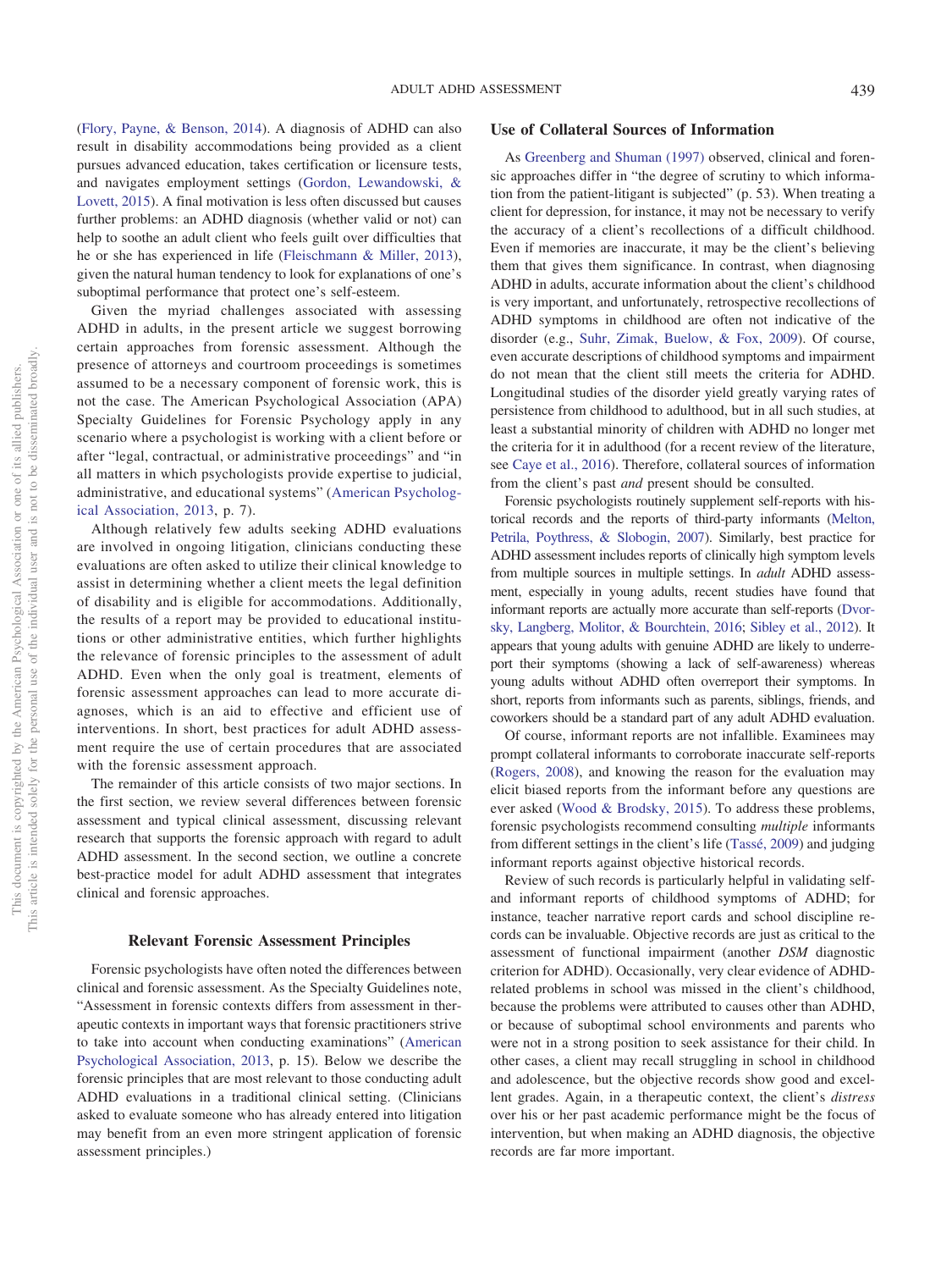A final note: in ADHD assessment, certain collateral sources of information can be more challenging to collect for a variety of reasons. First, given the genetic basis of the disorder (see, e.g., [Schachar, 2014\)](#page-6-11), a client's biological family members may have ADHD and struggle with returning phone calls and sending in rating scales. Second, in cases of severe ADHD, a client's own executive functioning deficits may prevent him or her from easily locating and gathering together historical records. Finally, asking an employer or work supervisor about certain core ADHD symptoms (e.g., making careless mistakes) may suggest that the client is not a competent employee, and the client may be understandably concerned about any such implication. These challenges are worth noting, but collateral information is so critical that every effort must be made to obtain such information; as research has repeatedly shown, self-report is an inadequate basis for an ADHD diagnosis.

## **Evaluation of Response Validity**

Collateral sources of information are one of the two major strategies for addressing the limitations of self-report. The other strategy involves administering specialized measures of response validity—that is, measures of the client's motivation, effort, and honesty during a diagnostic evaluation. Response validity measures assess symptom validity (accuracy in symptom reporting), performance validity (good effort on cognitive tasks), or both; see [Larrabee \(2012\)](#page-6-12) for further discussion of this distinction. Response validity measures are an integral part of forensic evaluations [\(Heilbrun & LaDuke, 2015\)](#page-5-11); however, in their review of 100 ADHD evaluation reports, [Nelson et al. \(2014\)](#page-6-4) found that only three of the reports mentioned specific standalone measures of response validity.

Research from the past decade suggests that inclusion of response validity measures is essential to accurate adult ADHD diagnosis. A significant proportion of adults being evaluated for ADHD (e.g., up to 48% in [Sullivan, May, & Galbally, 2007\)](#page-6-13) appear to exaggerate their symptoms, obtaining noncredible scores on specialized performance validity measures. Moreover, those clients with noncredible performance will not be detected without specialized measures, as a recent study by [Marshall, Hoelzle,](#page-6-14) [Heyerdahl, and Nelson \(2016\)](#page-6-14) showed. These investigators administered comprehensive ADHD diagnostic batteries that included several measures of response validity. [Marshall et al. \(2016\)](#page-6-14) found that of 115 adults who clearly showed noncredible behavior during the evaluation (as determined by response validity measures), 65% would have been diagnosed with ADHD based solely on a clinical interview and standardized behavior rating scales, and even the addition of cognitive tests (without measures of response validity) would have led to over half of the noncredible adults receiving incorrect ADHD diagnoses.

Thankfully, a number of archival and simulation studies have shown that response validity measures are helpful in identifying noncredible presentations of ADHD symptoms (for reviews, see [Jasinski & Ranseen, 2011;](#page-6-15) [Tucha, Fuermaier, Koerts, Groen, &](#page-6-16) [Thome, 2015\)](#page-6-16). Currently, the measures with the best sensitivity and specificity tend to be performance tests initially designed for the detection of feigned neurocognitive disorders (such as traumatic brain injury). In simulation studies, some individual measures catch approximately half of feigners while maintaining over 90% specificity (i.e., falsely classifying honest respondents as feigners less than 10% of the time). To raise sensitivity while maintaining such high specificity, multiple measures can be combined [\(Musso & Gouvier, 2014\)](#page-6-17). Of course, requiring evidence of real-world impairment (in the form of objective records) also greatly aids the detection of exaggeration.

As we discussed above, there are a variety of reasons why adults would exaggerate symptoms to obtain an ADHD diagnosis, especially medication and disability accommodations. With regard to medication, several studies have documented "doctor shopping," in which adult clients repeatedly seek evaluations, either until they persuade an evaluator that they have ADHD or until they acquire as many prescriptions as they desire (e.g., [Cepeda et al., 2015;](#page-5-12) [Stogner, Sanders, & Miller, 2014\)](#page-6-18). Given this phenomenon, it is remarkable that formal consideration of response validity is so rare in ADHD evaluations. Some practitioners may be concerned that measuring response validity conveys a lack of trust or even a bias against the client [\(Wasserstein, 2005\)](#page-6-19); however, at this point in time, the research evidence favoring the inclusion of response validity measures is overwhelming. Such measures are not foolproof, but they are only rarely triggered by honest clients putting forth their full effort [\(Tucha et al., 2015\)](#page-6-16), and so their benefits appear to outweigh any risks.

## **Relationship Between the Examinee and the Evaluator**

In the forensic arena, the client is generally not the examinee but rather a third party (e.g., an attorney or court) that has requested an evaluation [\(Knapp & VandeCreek, 2012\)](#page-6-20). In such situations, a forensic evaluator's allegiance is to the third party, rather than to the examinee [\(Knapp & VandeCreek, 2012\)](#page-6-20). Of course, in adult ADHD evaluations, the client and examinee are typically the same individual, and so the forensic perspective might not initially seem relevant here. However, in some ways, the type of relationship that the adult ADHD evaluator establishes with the examinee should be more similar to that of a forensic evaluator and examinee than a therapeutic clinician and client. In particular, diagnosing ADHD in adults calls for an objective, neutral perspective that typifies forensic practice [\(Greenberg & Shuman, 1997;](#page-5-8) [Zillmer & Green,](#page-6-21) [2006\)](#page-6-21).

Although it is unrealistic to expect clinicians to be completely devoid of biases when conducting evaluations, forensic psychologists have identified strategies to lessen the potential impact of personal biases on one's evaluation. One such strategy involves continued education in areas related to standards of practice [\(Neal](#page-6-22) [& Brodsky, 2016;](#page-6-22) [Richards, Geiger, & Tussey, 2015;](#page-6-23) [Robb, 2006\)](#page-6-24). This applies well to adult ADHD assessment; relevant and informative continuing education workshops and texts are widely available. In our experience, even when clinicians are aware of certain research-based principles, it is helpful to be re-exposed to those principles periodically. Such repeated exposure provides "booster shots" of evidence-based reasoning that inoculates against the biases that can fester and flourish in typical clinical practice, where there are a variety of incentives to make a diagnosis when the criteria for ADHD are not actually met.

A second strategy for promoting objectivity involves developing—and testing—plausible alternative explanations for data when conducting evaluations [\(Heilbrun, 2001;](#page-5-13) [Robb, 2006;](#page-6-24) [Shuman &](#page-6-25) [Zervopoulos, 2010\)](#page-6-25). For instance, when adults report symptoms of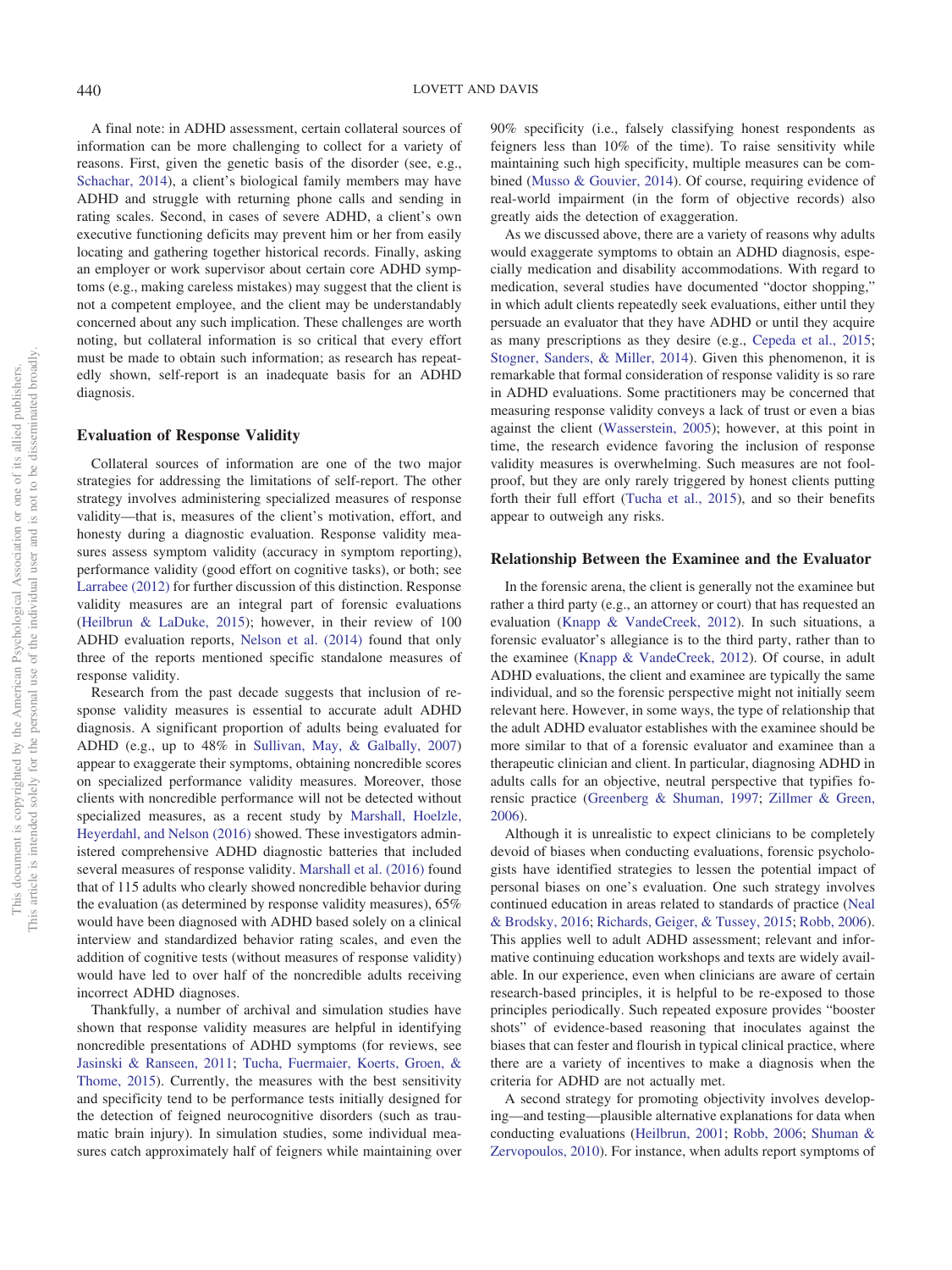inattention, evaluators should remember that many psychological disorders cause inattention, and most of those disorders are more common than adult ADHD. In an adult, it makes sense to first see if problems such as anxiety, depression, or both, can fully explain the inattention. Other alternative explanations involve cognitive or developmental disorders (such as specific learning disabilities). Still other explanations include feigning or exaggerating symptoms, and so assessment of response validity is critical, as we discussed above. Each alternative explanation for the client's presenting concerns should be tested by explicitly investigating the extent to which available evidence supports or negates it, until the evaluator arrives at the conclusion that best fits the existing information.

# **Purpose of the Evaluation and Competence of the Evaluator**

In the clinical arena, the goal of a diagnostic evaluation is to assist in developing a treatment plan that is likely to benefit the individual being assessed [\(Heilbrun, DeMatteo, Holliday, &](#page-5-14) [LaDuke, 2014\)](#page-5-14). From this perspective, clinicians evaluating adults for the presence of ADHD would have the end goal of developing a treatment plan or recommendations that would benefit the examinee. Forensic evaluators are instead tasked with addressing a "psycholegal question" [\(Greenberg & Shuman, 1997\)](#page-5-8)—that is, a legal question that psychological expert opinion can help answer.

Those assessing for the presence of adult ADHD typically make recommendations for treatment [\(Ramsay, 2015\)](#page-6-26), but they often also must make a legal judgment of disability (e.g., when recommending accommodations). In the latter task, evaluators are, therefore, bound by the legal definitions included in the Americans with Disabilities Act (ADA; [Americans with Disabilities Act of 1990,](#page-5-15) [1990\)](#page-5-15) regarding the circumstances under which a diagnosis constitutes a disability that could require accommodations. A clinical diagnosis of ADHD is not the same as a legal judgment of disability, a fact acknowledged by the *DSM–5* [\(American Psychi](#page-5-2)[atric Association, 2013\)](#page-5-2): "In most situations, the clinical diagnosis of a *DSM-5* mental disorder... does not imply that an individual with such a condition meets legal criteria for the presence of a mental disorder or a specified legal standard (e.g., for competence, criminal responsibility, or *disability*)" (p. 25, emphasis added). Indeed, as part of its regulations for enforcing ADA, the [United](#page-6-27) [States Department of Justice \(2016\)](#page-6-27) recently declined requests to add ADHD to a list of conditions (such as blindness) that would "in virtually all cases" meet the threshold for legal disability.

Competent evaluators of ADHD must, therefore, be familiar with legal standards, especially those related to disability. Briefly, the ADA and its associated regulations define a disability as a mental or physical impairment that substantially limits a major life activity relative to most people in the general population [\(Gordon](#page-5-5) [et al., 2015\)](#page-5-5). High-achieving adults who compare their accomplishments to similar peers (e.g., medical students) may be distressed by functional levels that are well within the average range for the general population, precluding a determination of disability, even if high levels of ADHD symptoms are present. The ADA was amended in significant ways in 2008 and recent case law (*[Blackard v. Livingston Parish Sewer District](#page-5-16)*, 2013; *[Healy v.](#page-5-17) [National Board of Osteopathic Medical Examiners](#page-5-17)*, 2010) has further informed the standard for documenting ADHD as a legally

protected disability condition. Knowledge of such developments is very helpful when conducting ADHD evaluations. Unfortunately, several surveys of clinicians have shown very poor knowledge of relevant disability law [\(Gordon, Lewandowski, Murphy, & Demp](#page-5-18)[sey, 2002;](#page-5-18) [Harrison, Lovett, & Gordon, 2013;](#page-5-19) [Hernandez, Keys, &](#page-6-28) [Balcazar, 2003\)](#page-6-28).

## **An Integrated Model of ADHD Assessment: From Referral to Conclusion**

Below we present an integrated clinical-forensic model for assessing adults who present with ADHD-related concerns. A comprehensive discussion of appropriate adult ADHD assessment procedures is beyond the scope of this article, but we will outline important elements of such procedures, and readers are referred to other sources [\(Mapou, 2009;](#page-6-29) [Murphy & Gordon, 2006;](#page-6-30) [Ramsay,](#page-6-26) [2015\)](#page-6-26) for more detailed discussions of assessment procedures.

## **The Initial Referral Meeting**

Either in person (preferred), or over the phone, the clinician explains to the prospective client the purposes of the evaluation and the importance of honesty and good effort throughout the evaluation. In addition, the clinician asks the client about the latter's goals for the evaluation; why is he or she interested in being evaluated, and what outcomes (not just in terms of a diagnosis) is the client hoping for? Improvement of the quality of a marriage? A better score on an admissions test? Is the client already considering the potential value of particular treatments or accommodations?

During this initial meeting, clinicians should mention the importance of multiple, independent perspectives on the client's symptoms, necessitating the client's permission for the clinician to send questionnaires and rating scales to others who know the client well. The client's own perspective on his or her problems is described as extremely valuable but necessarily limited. Whereas some clients are eager to solicit perspectives of third parties (e.g., "Just ask my wife; she'll tell you all about my problems!"), others will be surprised and even resistant. Such resistance can stem from a variety of factors, including impatience at resulting delays in diagnosis, annoyance over perceived distrust by the clinician, and fears of humiliation in front of the additional parties now involved in the evaluation. When faced with resistance, the clinician should reassure the client that soliciting third-party reports is a typical practice and an important one.

After the initial meeting, the clinician takes a moment to reflect on his or her own feelings about the case. To the extent possible, personal sources of biases (e.g., affinity for the client and his or her situation) are identified, along with the consequences of those biases that can be guarded against. Based on the client's initial description of problems, the clinician notes a number of alternative explanations, which typically go beyond ADHD.

# **Collection of Data Before the Formal Evaluation Meeting**

The evaluator distributes questionnaires and rating scales to the client and directly to relevant third parties: family, friends, coworkers, and so forth. A cover sheet clearly explains the impor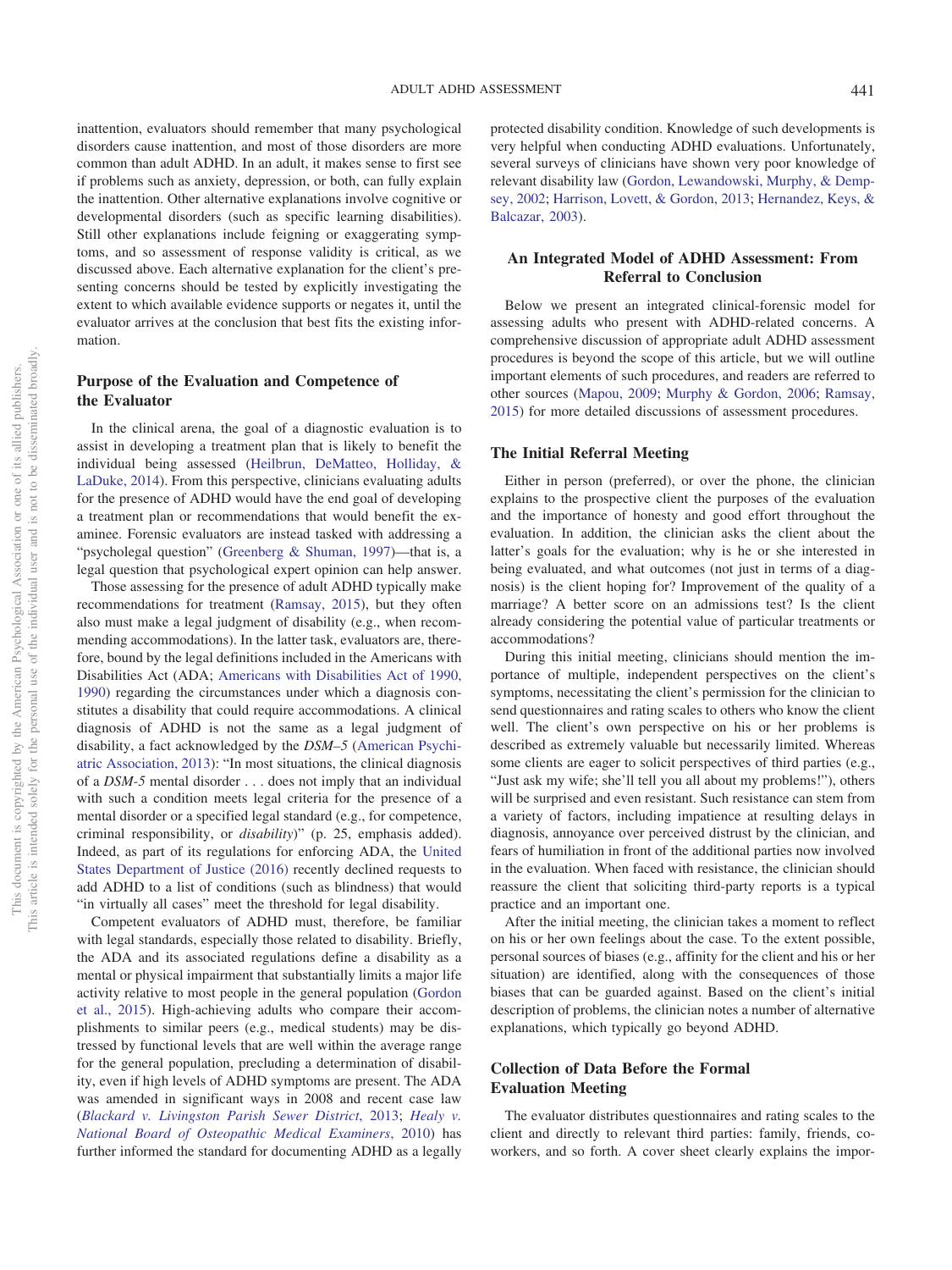tance of honest, accurate ratings. The questionnaires and rating scales assess symptoms as well as real-world functional impairment, two separable phenomena that must both be present for an accurate diagnosis [\(Lewandowski, Lovett, & Gordon, 2016\)](#page-6-31). Norm-referenced scales allow for a clearer interpretation of normal versus abnormal functioning, and this is suggested by the *DSM–5* diagnostic criteria, which note that the symptoms must be atypical for the person's age. Norm-referenced scales also help to address the high base rate of ADHD symptoms in the general population, which limits the utility of simple checklists of *DSM* items. The symptoms assessed should include those of ADHD as well as other psychiatric disorders for the purpose of differential diagnosis. ("Broadband" symptom rating scales assessing a variety of symptom areas are especially helpful in this regard.) As the questionnaires and rating scales are returned, they are reviewed, and normed scales are scored.

Based on this initial data collection, the alternative explanations for the client's problems are revisited and refined, and any additional explanations that could fit the data are identified as well. Each of the explanations serves as a hypothesis to be tested at the formal evaluation meeting, and so the clinician contemplates an ideal assessment battery tailored to testing those hypotheses.

## **The Formal Evaluation Meeting**

After receipt of the mailed data, the formal evaluation meeting can be scheduled. The client is asked to bring records of real-world functioning: report cards from childhood, job performance reviews, copies of discipline referrals, reports of accidents or injuries caused by inattention, and so forth. Clinicians should also obtain releases to speak to relevant third parties and to obtain the records directly should there be any indications that the client chose unrepresentative records to exaggerate the severity of impairment (e.g., "sour cherry picking"; see [Gordon, 2009\)](#page-5-20). Additionally, clinicians should note in their report whether they relied solely on records that were provided by the client so that subsequent evaluators or administrative bodies have a full understanding of the information utilized by the evaluator.

At the formal evaluation meeting, the clinical interview is the central activity. Clinicians should push for very specific examples illustrating any reported symptoms and impairment. Questions should be directed toward the alternative hypotheses; for instance, questions might focus on whether inattention symptoms were present in childhood without the mood symptoms that the client currently has. Questions can also be focused on topics where discrepancies appear to exist between different informants, or between an informant and objective records. Discrepancies often have explanations other than dishonesty, but should still be resolved whenever possible.

Along with the clinical interview comes direct observation of the client. The clinician notes whether the client appears restless or impulsive, or easily distracted by minor noises and visual stimuli. Sometimes, the form of the client's responses to interview questions actually suggests the presence of disorder: can the client provide an integrated narrative in response to wide, open-ended questions, or does the client quickly lose sight of the question and does the response quickly veer into irrelevant information and lengthy tangents? Admittedly, the structured, one-to-one nature of the evaluation meeting can attenuate ADHD symptoms in the moment, but some individuals with

ADHD will nonetheless show easily observable distractibility or impulsive responses to questions.

Finally, in addition to the interview and observation, many clinicians will conduct formal psychological testing of some sort: neuropsychological testing of attention and related functions, personality testing related to potential comorbid disorders, achievement testing to examine academic skills and potential learning disabilities, and so forth. Although these kinds of tests can make an evaluation lengthier and more expensive, and the test results are generally not primary sources of evidence of core ADHD symptoms [\(Gordon, Barkley, & Lovett, 2006\)](#page-5-21), such testing is an important strategy for ruling out alternative explanations of realworld impairment (e.g., the presence of other disorders). In addition, such testing can be very useful in assessing motivation, honesty, and effort; many neuropsychological and personality tests have validity indices embedded in them, and standalone formal tests of response validity (e.g., the Word Memory Test; [Green,](#page-5-22) [2003\)](#page-5-22) are recommended as well.

## **Diagnostic Conclusions and Feedback**

After the evaluation is complete, the clinician scores any formal tests, integrates information, makes a final consideration of various explanations of the evidence, and prepares a written report detailing the results of the assessment tools, diagnostic conclusions, and recommendations for treatment and management. If at all possible, rather than merely sending the report to the client, a session is scheduled for verbal feedback, and the written report is provided at the end of the verbal feedback. Starting feedback by summarizing the data, including the client's self-report, helps to lay the foundation for the conclusions and, thus, prepares the client for the clinician's recommendations. Discrepancies between information sources are presented in a nonconfrontational manner, and the clinician emphasizes that discrepancies are common (see, e.g., [Zucker, Morris, Ingram, Morris, & Bakeman, 2002\)](#page-6-32). If the conclusions include that ADHD is present, appropriate recommendations follow. If the data suggest a lack of response validity, such that no diagnostic conclusions can be drawn, that is shared in a nonaccusatory manner, with the clinician sharing a variety of reasons why response validity may be insufficient (see [Carone,](#page-5-23) [Iverson, & Bush, 2010](#page-5-23) for more details). Finally, if the conclusion is that ADHD is not present, this should be presented in a positive light, along with alternative explanations of data (especially selfreports) that might have initially appeared to the client to be evidence of ADHD. Time is reserved for questions from the client, to ensure adequate comprehension and trust. Given that, in many cases, the results of the evaluation may be surprising to the client, care is taken to present the results sensitively, but nonetheless firmly (when the diagnostic conclusions are unequivocal).

#### **A Note on Evaluating Current Therapy Clients**

Our model of the evaluation process has assumed that the client is a new referral, as is often the case. However, at times, psychologists complete an ADHD evaluation for a current therapy client. If the client is seeking an evaluation for a specific purpose (e.g., the possibility of medication or disability accommodations), we recommend that the psychologist refer the client to a colleague who can conduct the evaluation with more objectivity. If this is not possible, the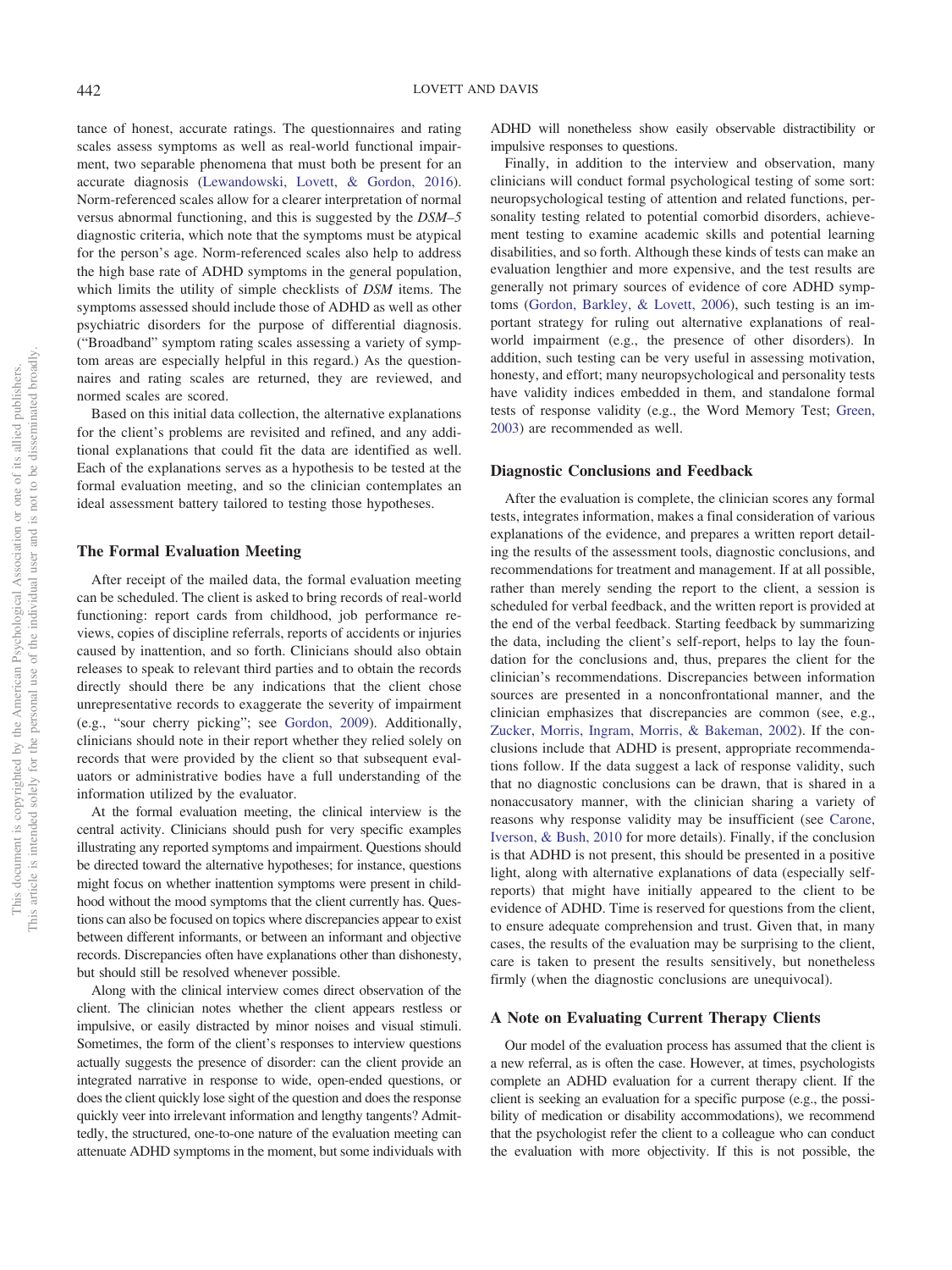psychologist should explain to the client the importance of a thorough, objective assessment and should proceed cautiously through the model we discussed above. Additionally, clinicians should consult with colleagues during the course of evaluating someone with whom they have a prior relationship as another way to guard against biases that could influence the outcome of the evaluation.

#### **Conclusions**

Diagnosing ADHD in adults is a complex matter, as we have discussed. The need for informant reports and childhood records, the problem of response invalidity, and the difficulties of differential diagnosis are features not commonly addressed in "business as usual" clinical assessments of the sort that many practitioners are used to conducting before beginning therapy. Even psychologists who focus on assessment often fail to adequately address those issues, at least in our own experience, and emerging empirical studies (e.g., [Nelson et](#page-6-4) [al., 2014\)](#page-6-4) show this as well. We routinely see individuals who are diagnosed with ADHD for the first time in adulthood, based solely on self-reported data, often from narrowband questionnaires that do not even assess for other disorders. Such practices likely contribute to the tremendous increase in adult ADHD diagnoses and stimulant prescriptions in recent years.

As we have shown, borrowing certain forensic assessment principles—including a general forensic mindset—can be helpful in addressing the complexities of adult ADHD assessment. This does not mean that diagnosticians should treat their clients like criminal defendants or that clinical empathy must be discarded before entering the evaluation room. It only means that adult ADHD assessment requires highly structured, planned evaluations that take the limitations of self-report seriously and review objective evidence concerning each of the *DSM* diagnostic criteria for the disorder. Multimodal assessment has long been recognized as best practice in child ADHD assessment (e.g., [DuPaul & Stoner, 2014\)](#page-5-24), and although such assessment is more challenging in adults, it is no less needed, and forensic strategies provide assistance in conducting it.

#### **References**

- <span id="page-5-3"></span>Adler, L. A., & Shaw, D. (2011). Diagnosing ADHD in adults. In J. K. Buitelaar, C. C. Kan, & P. J. Asherson (Eds.), *ADHD in adults: Characterization, diagnosis, and treatment* (pp. 91–105). New York, NY: Cambridge University Press. [http://dx.doi.org/10.1017/CBO97805](http://dx.doi.org/10.1017/CBO9780511780752.009) [11780752.009](http://dx.doi.org/10.1017/CBO9780511780752.009)
- <span id="page-5-2"></span>American Psychiatric Association. (2013). *Diagnostic and statistical manual of mental disorders* (5th ed.). Washington, DC: Author.
- <span id="page-5-7"></span>American Psychological Association. (2013). Specialty guidelines for forensic psychology. *American Psychologist, 68,* 7–19. [http://dx.doi.org/](http://dx.doi.org/10.1037/a0029889) [10.1037/a0029889](http://dx.doi.org/10.1037/a0029889)
- <span id="page-5-15"></span>Americans with Disabilities Act of 1990, Pub. L. No. 101–336, 104 Stat. 328 (1990).
- <span id="page-5-16"></span>Blackard v. Livingston Parish Sewer District, No. 12–704-SDD-RLB (Middle District of Louisiana, September 12, 2013).
- <span id="page-5-1"></span>Burcu, M., Zito, J. M., Metcalfe, L., Underwood, H., & Safer, D. J. (2016). Trends in Stimulant medication use in commercially insured youths and adults, 2010 –2014. *Journal of the American Medical Association Psychiatry, 73,* 992–993. [http://dx.doi.org/10.1001/jamapsychiatry.2016](http://dx.doi.org/10.1001/jamapsychiatry.2016.1182) [.1182](http://dx.doi.org/10.1001/jamapsychiatry.2016.1182)
- <span id="page-5-23"></span>Carone, D. A., Iverson, G. L., & Bush, S. S. (2010). A model to approaching and providing feedback to patients regarding invalid test performance in clinical neuropsychological evaluations. *The Clinical Neuro-*

*psychologist, 24,* 759 –778. [http://dx.doi.org/10.1080/1385404100](http://dx.doi.org/10.1080/13854041003712951) [3712951](http://dx.doi.org/10.1080/13854041003712951)

- <span id="page-5-9"></span>Caye, A., Swanson, J., Thapar, A., Sibley, M., Arseneault, L., Hechtman, L., . . . Rohde, L. A. (2016). Life span studies of ADHD: Conceptual challenges and predictors of persistence and outcome. *Current Psychiatry Reports, 18,* 111. <http://dx.doi.org/10.1007/s11920-016-0750-x>
- <span id="page-5-12"></span>Cepeda, M. S., Fife, D., Berwaerts, J., Friedman, A., Yuan, Y., & Mastrogiovanni, G. (2015). Doctor shopping for medications used in the treatment of attention deficit hyperactivity disorder: Shoppers often pay in cash and cross state lines. *The American Journal of Drug and Alcohol Abuse, 41,* 226 –229. <http://dx.doi.org/10.3109/00952990.2014.945591>
- <span id="page-5-0"></span>Conrad, P., & Potter, D. (2000). From hyperactive children to ADHD adults: Observations on the expansion of medical categories. *Social Problems, 47,* 559 –582. <http://dx.doi.org/10.2307/3097135>
- <span id="page-5-24"></span>DuPaul, G. J., & Stoner, G. (2014). *ADHD in the schools: Assessment and intervention strategies* (3rd ed.). New York, NY: Guilford Press.
- <span id="page-5-10"></span>Dvorsky, M. R., Langberg, J. M., Molitor, S. J., & Bourchtein, E. (2016). Clinical utility and predictive validity of parent and college student symptom ratings in predicting an ADHD diagnosis. *Journal of Clinical Psychology, 72,* 401– 418. <http://dx.doi.org/10.1002/jclp.22268>
- <span id="page-5-6"></span>Fleischmann, A., & Miller, E. C. (2013). Online narratives by adults with ADHD who were diagnosed in adulthood. *Learning Disability Quarterly, 36,* 47– 60. <http://dx.doi.org/10.1177/0731948712461448>
- <span id="page-5-4"></span>Flory, K., Payne, R. A., & Benson, K. (2014). Misuse of prescription stimulant medication among college students: Summary of the research literature and clinical recommendations. *Journal of Clinical Outcomes Management, 21,* 559 –568.
- <span id="page-5-20"></span>Gordon, M. (2009). *ADHD on trial*. Westport, CT: Praeger.
- <span id="page-5-21"></span>Gordon, M., Barkley, R. A., & Lovett, B. J. (2006). Tests and observational measures. In R. A. Barkley (Ed.), *Attention-deficit hyperactivity disorder: A handbook for diagnosis and treatment* (3rd ed., pp. 369 –388). New York, NY: Guilford Press.
- <span id="page-5-5"></span>Gordon, M., Lewandowski, L. J., & Lovett, B. J. (2015). Assessment and management of ADHD in educational and workplace settings in the context of ADA accommodations. In R. A. Barkley (Ed.), *Attentiondeficit hyperactivity disorder: A handbook for diagnosis and treatment* (4th ed., pp. 774 –794). New York, NY: Guilford Press.
- <span id="page-5-18"></span>Gordon, M., Lewandowski, L., Murphy, K., & Dempsey, K. (2002). ADA-based accommodations in higher education: A survey of clinicians about documentation requirements and diagnostic standards. *Journal of Learning Disabilities, 35,* 357–363. [http://dx.doi.org/10.1177/00222](http://dx.doi.org/10.1177/00222194020350040601) [194020350040601](http://dx.doi.org/10.1177/00222194020350040601)
- <span id="page-5-22"></span>Green, P. (2003). *The Word Memory Test*. Edmonton, Canada: Green's Publishing.
- <span id="page-5-8"></span>Greenberg, S. A., & Shuman, D. W. (1997). Irreconcilable conflict between therapeutic and forensic roles. *Professional Psychology: Research and Practice, 28,* 50 –57. <http://dx.doi.org/10.1037/0735-7028.28.1.50>
- <span id="page-5-19"></span>Harrison, A. G., Lovett, B. J., & Gordon, M. (2013). Documenting disabilities in postsecondary settings: Diagnosticians' understanding of legal regulations and diagnostic standards. *Canadian Journal of School Psychology, 28,* 303–322. <http://dx.doi.org/10.1177/0829573513508527>
- <span id="page-5-17"></span>Healy v. National Board of Osteopathic Medical Examiners, 870 F. Supp. 2d 607 (S.D. Ind. 2012).
- <span id="page-5-13"></span>Heilbrun, K. (2001). *Principles of forensic mental health assessment*. New York, NY: Kluwer Academic/Plenum Press Publishers.
- <span id="page-5-14"></span>Heilbrun, K., DeMatteo, D., Holliday, S. B., & LaDuke, C. (2014). *Forensic mental health assessment: A casebook* (2nd ed.). New York, NY: Oxford University Press. [http://dx.doi.org/10.1093/med:psych/](http://dx.doi.org/10.1093/med:psych/9780199941551.001.0001) [9780199941551.001.0001](http://dx.doi.org/10.1093/med:psych/9780199941551.001.0001)
- <span id="page-5-11"></span>Heilbrun, K., & LaDuke, C. (2015). Foundational aspects of forensic mental health assessment. In B. Cutler & P. Zapf (Eds.), *APA handbook of forensic psychology* (pp. 3–18). Washington, DC: American Psychological Association. <http://dx.doi.org/10.1037/14461-001>